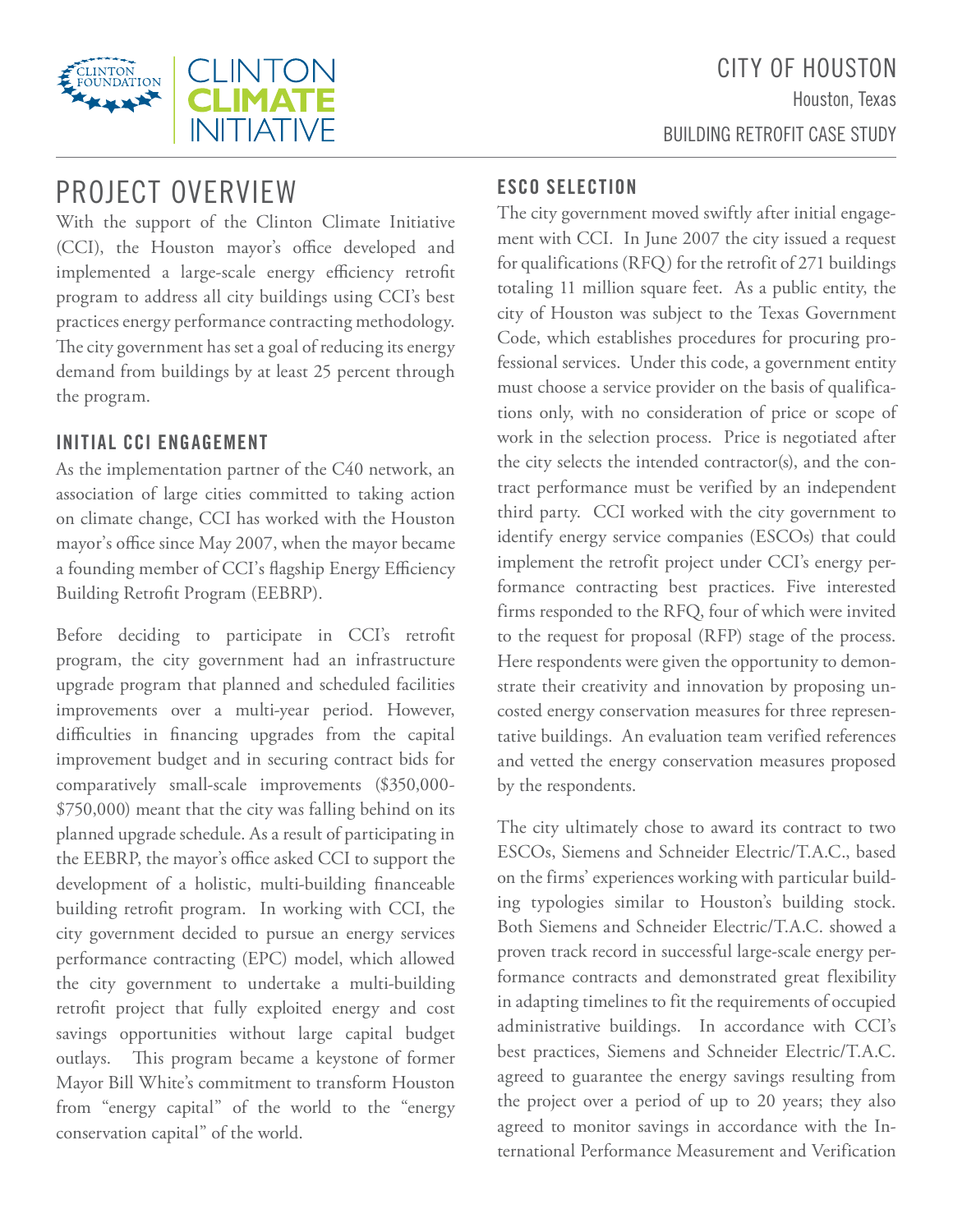Protocol (IPMVP). In mid-2008, the parties initiated the auditing and project definition process for the first tranche, or sub-project, of nine buildings.

# **financing solution**

CCI helped the city government understand and consider the available financing alternatives. The city ruled out many options, including a bond election, which would have incurred delays and extra costs. Ultimately the city decided to finance the project on an interim basis by issuing tax-exempt commercial paper; it will later refinance the paper with a general obligation bond.

# **keys to success**

The city's innovative approach to the project makes the city a prime example of building retrofit best practices.

- • The city government committed all of its nonenterprise revenue buildings to the initiative – 271 buildings, comprising 11 million square feet. By making this large-scale commitment up front, the city attracted many best-in-class firms who brought innovative and competitive solutions to the table early in the service procurement phase of the project. Moreover, by going through the procurement process just once, the city streamlined the selection of firms and accelerated project implementation – thereby expediting the delivery of energy and cost savings in the buildings as well.
- • By grouping similar building types into discrete tranches, the city increased the program's odds of success. This tactic not only streamlined project management and finance but also took advantage of economies of scale and blended payback available only with multiple-building projects.
- The city defined its program goals (such as a minimum percentage of energy savings) as well as specific aspects of the buildings (such as envelope) that the ESCOs had to address, which gave the respondents guidance and pushed them to maximize innovation.
- • The city was willing to take a long-term, lifecycle cost perspective on the program benefits (to the maximum allowed under Texas law), allowing a blended payback of up to 20 years.
- • The city took a creative and open-minded approach to finding a set of financing solutions that would allow the projects to move forward.
- The city maintains quality control and minimizes project management demands by authorizing the work in each tranche on a schedule that is aggressive but that also allows for adaptation by building occupants and the ESCOs.

# **project challenges**

Because the buildings under retrofit were occupied by city employees and in active use by the public, the project required a high degree of schedule coordination between the building occupants, the city, and the ESCOs. Schneider Electric/T.A.C. and Siemens made a concerted effort to avoid construction during peak hours of public demand. For instance, lighting retrofits were done at night, and major plant upgrades were made over weekends or holidays to avoid interruption of service to taxpayers.

The need to adhere to the public procurement requirements of the Texas Government Code posed another challenge to the city by restricting its ESCO selection criteria to qualifications only. The city was therefore unable to assess the relative cost of the proposals put forward by the ESCOs at the RFP stage. Moreover, the cost savings projected by the ESCOs after the audit must be reviewed by an independent third-party licensed professional engineer, adding another bureaucratic step to the process. The process of choosing a partner based on qualifications, not cost, was new to many stakeholders in the city and required significant education and demonstration before the procurement could proceed.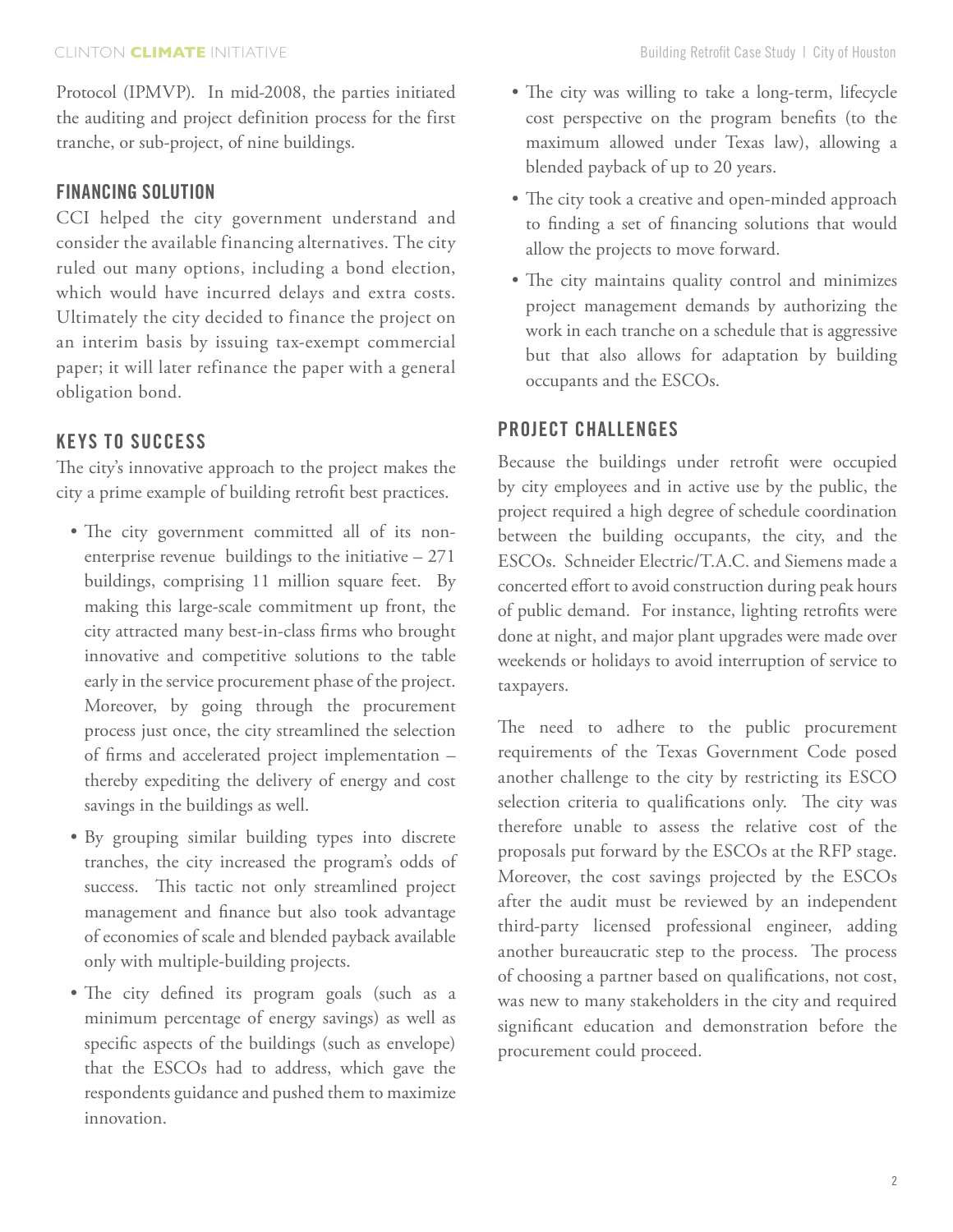# **CCI Role**

CCI supported the city government throughout the project development process, including:

- Introducing the concept of energy services performance contracting (EPC) as a mechanism for implementing large-scale energy efficiency retrofits without large capital expenses
- Helping design a procurement process that utilized CCI's best practices in performance contracting and encouraged innovation
- • Drafting the RFQ and RFP for the city's review, approval, and processing
- • Identifying ESCOs that could support the best practices terms
- • Providing access to CCI's purchasing alliance supplier partners, which offer discounted pricing on energy efficient technologies
- Providing and securing external financing advice for the project

# Siemens Project (Tranche 1)

# PROJECT AT A GLANCE

| 2 buildings                      |
|----------------------------------|
|                                  |
| (17 ECMs identified; 4 approved) |

## **Annual Energy Savings**

- • Electricity 43.6% (557,885 kWh)
- Natural Gas............................19.2% (407 MMBtu)
- • Water 0%

#### **Annual Energy & Maintenance**

- • Cost Savings 37.6% (\$58,350)
- Annual Emission Reductions..........291 tons of CO<sub>2</sub>
- • Simple Payback 13 years
- Construction Duration............................14 months

# ENERGY CONSERVATION MEASURES and CONTRIBUTION TO OVERALL SAVINGS

**HVAC EFFICIENCY IMPROVEMENTS 57.0%** Replaced packaged rooftop units and split systems.

## **LIGHTING IMPROVEMENTS 24.0%**

Retrofitted all T12 lamps and magnetic ballasts with T8 and T5 lamps with electronic ballasts. Installed occupancy sensors and controls as appropriate.

#### **energy management system installation 14.0%**

Installed new building automation system in both facilities.

## **Solar Thermal Heat collector for pool heating 5.0%**

Provided and installed solar thermal collector to provide supplementary heat to therapeutic swimming pool inlcuding collectors and controls, pumps, and equipment.

# Siemens Project Timeline

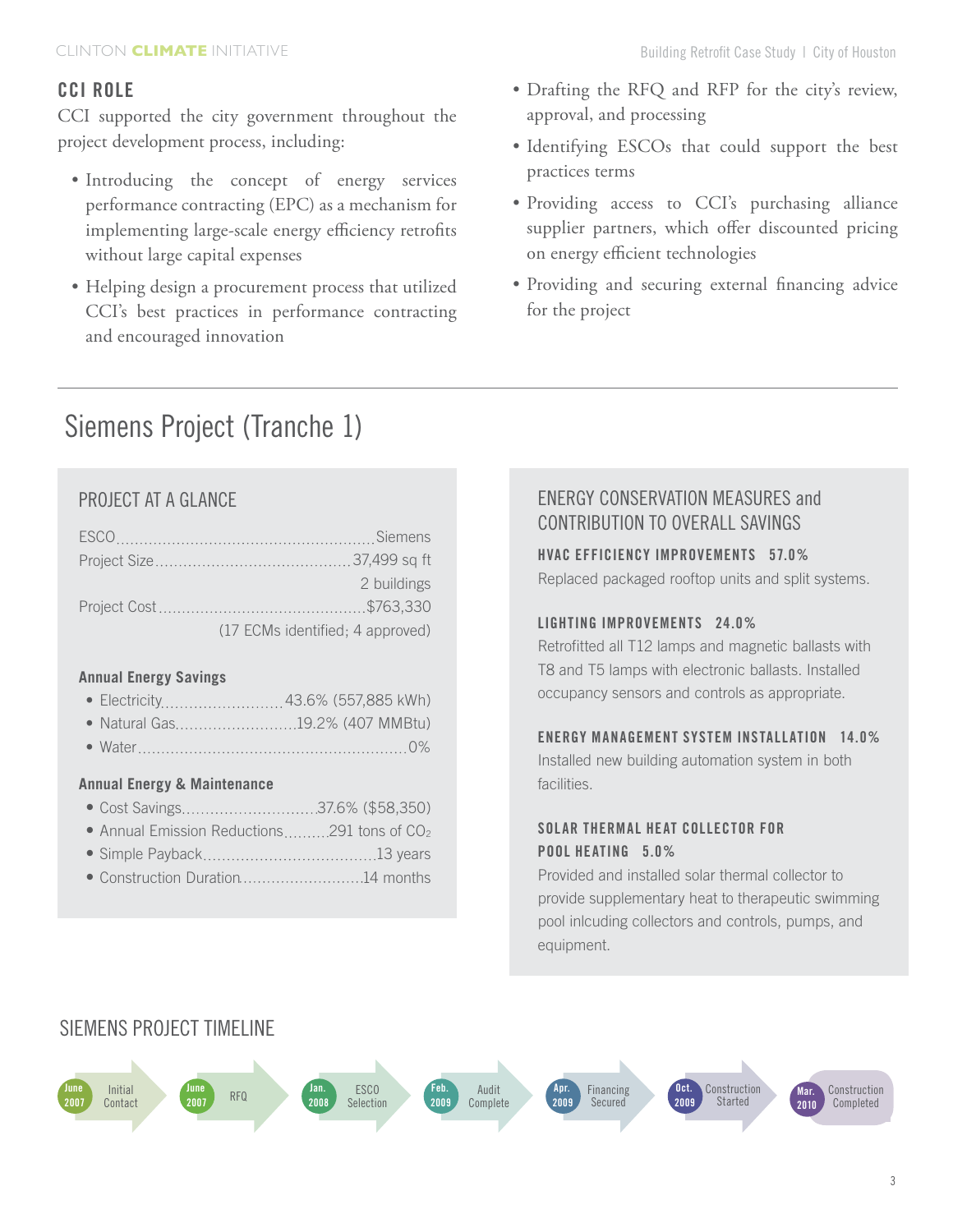# Schneider Electric Project (Tranche 1)

# PROJECT AT A GLANCE

| 7 buildings                     |
|---------------------------------|
|                                 |
| (8 ECMs identified; 7 approved) |

#### **Annual Energy Savings**

- • Electricity 28% (7,342,113 kWh)
- Natural Gas..................................38% (9,809 MTO)
- • Water 36% (5.69 million gallons)

### **Annual Energy & Maintenance**

- Cost Savings ................................ 29% (\$836,507)
- Annual Emission Reductions........3,323 tons of CO<sub>2</sub>
- • Simple Payback 11.6 years
- Construction Duration.............................14 months

Schneider Electric Project Timeline

# ENERGY CONSERVATION MEASURES and CONTRIBUTION TO OVERALL SAVINGS:

#### **BUILDING CONTROLS 35.0%**

The existing building controls system was expanded. Sites with no systems in place had new systems added. All systems were commissioned and webenabled to allow remote access.

## **COMPUTER ROOM AIR HANDLING UNITS 17.9%**

Replaced 14 units and added three units. Replaced chilled water pumps and installed a backup generator.

### **LIGHTING IMPROVEMENTS 17.8%**

Color rendition and efficiency were addressed through the addition of new fixtures and motion sensors in one large high-rise and five police substations.

### **chiller Plant Measures 14.6%**

Six high efficiency chillers were installed; three existing cooling towers were replaced, and two chilled water pumping stations were replaced.

#### **Dual duct upgrade 8.8%**

Four existing large double-duct air-handling units were modified to operate with independent hot and cold deck control.

#### **water conservation improvementS 5.5%**

Wholesale replacement of water closets, supplemented by the installation of low-flow flush valves, new low-flow shower heads and aerator installations.

### **roof top hvac 0.4%**

Replaced six existing natural gas heating/DX cooling packaged rooftop units.

#### **June 2007** Initial Contact **June <sup>2007</sup>** RFQ **Jan. 2008** ESCO Selection **Nov. 2008** Audit Complete **Apr. 2009** Financing Secured Construction Completed **Mar. 2010 May 2009** Construction Started